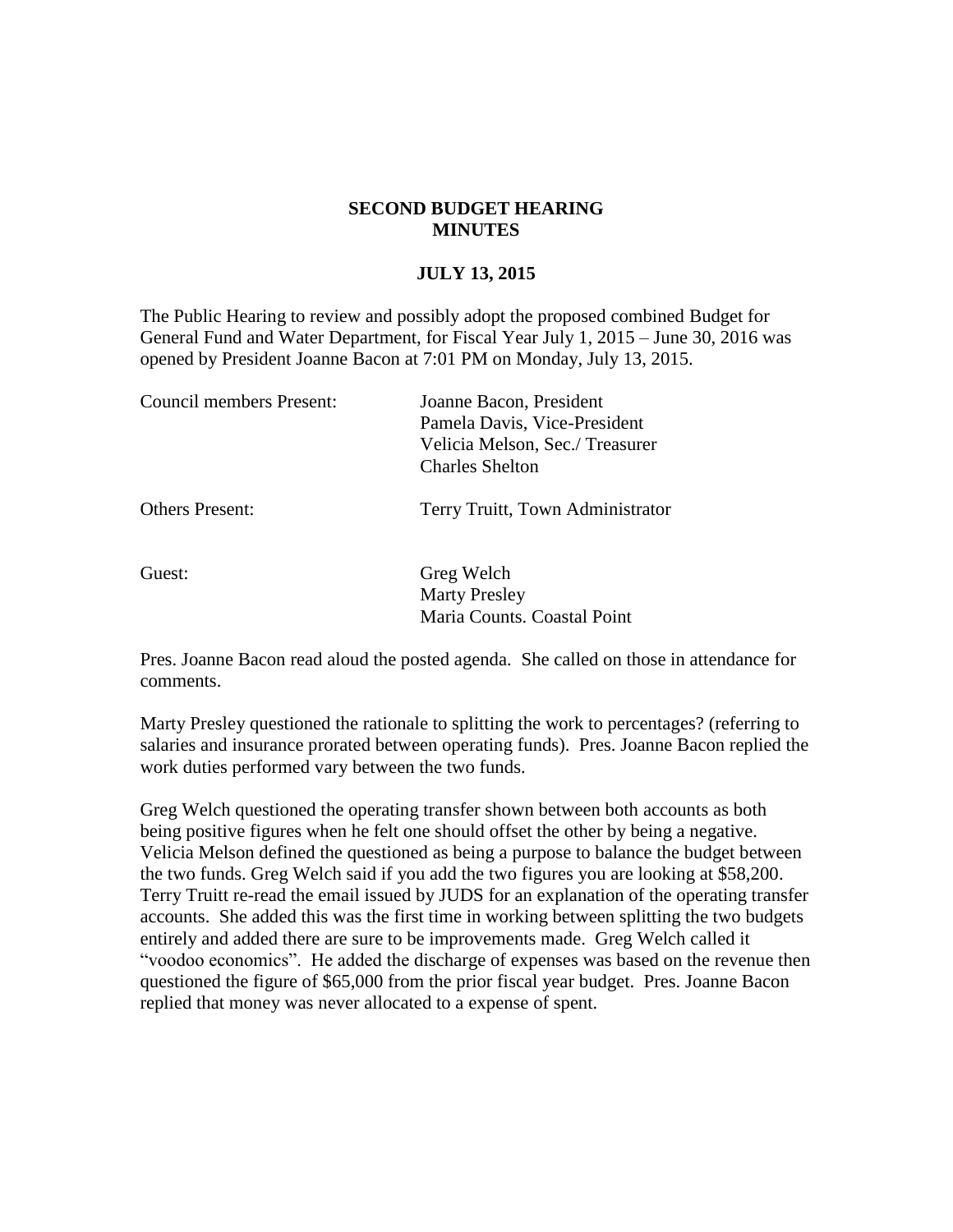Page 2 Second Budget Meeting Minutes July 13, 2015

Marty Presley questioned the line item entry toward pensions as not being shown as encumbered and wanted to know where the money is now? Pres. Joanne Bacon replied the unspent expenses such as the pension set in the fund they were allocated from.

Greg Welch questioned the fee being charged for the use of the park pavilion and when that was approved? Pres. Joanne Bacon replied she did not have the answer with her tonight but would gather the information for another time setting aside tonight was for the discussion of the budget only.

Marty Presley questioned the figure budgeted for the pension amount in the Public Safety as needing to be reflective to an more accurate figure based on payroll. Pres. Joanne Bacon replied she too felt the figure should be more accurately reflected. Terry Truitt replied that this was Chief Mike Warchol's first year working with the budget and felt that while the line item may be higher than projected it would not be spent toward pensions. She added the budget must be passed and adopted by July  $31<sup>st</sup>$ .

Velicia Melson noted the budget was and is not 100% and it may not be the way she would prepare a budget but it was being developed and improved.

Pres. Joanne Bacon noted she had some questions herself that she would like clarification on. The first question posed was the transfer tax revenue figure was higher than it was last year and questioned why? Terry Truitt noted the Town would receive a \$15,000 one -time grant from the County based on the fact that the Town had not received in transfer fees collected throughout the entire prior fiscal year the amount of \$15,000. She added the County offers this grant in a way of keeping it fair/ balanced in comparison to larger towns especially around the beach area which sell at higher values.

Pres. Joanne Bacon questioned the trash revenue and whether or not it was worthwhile to place it out to bid. Terry Truitt noted the figure shown accrued the last billing going out for June  $30<sup>th</sup>$  and added the trash service contract is placed out to bid. She added it is usually for three years but can go longer as long as there are no increases to the services being offered. She noted it is a huge undertaking transitioning between one trash contractor to another noting the odd number of containers between each residence.

Pres. Joanne Bacon called on the other Council members for remarks.

.

Greg Welch questioned if the council members were comfortable with the operating transfer account/ amount? Pes. Joanne Bacon replied no but did not pretend to be an accountant. Noted she would obtain further information on the subject matter. Pamela Davis suggested tha the definition of the operating transfer account be obtained.